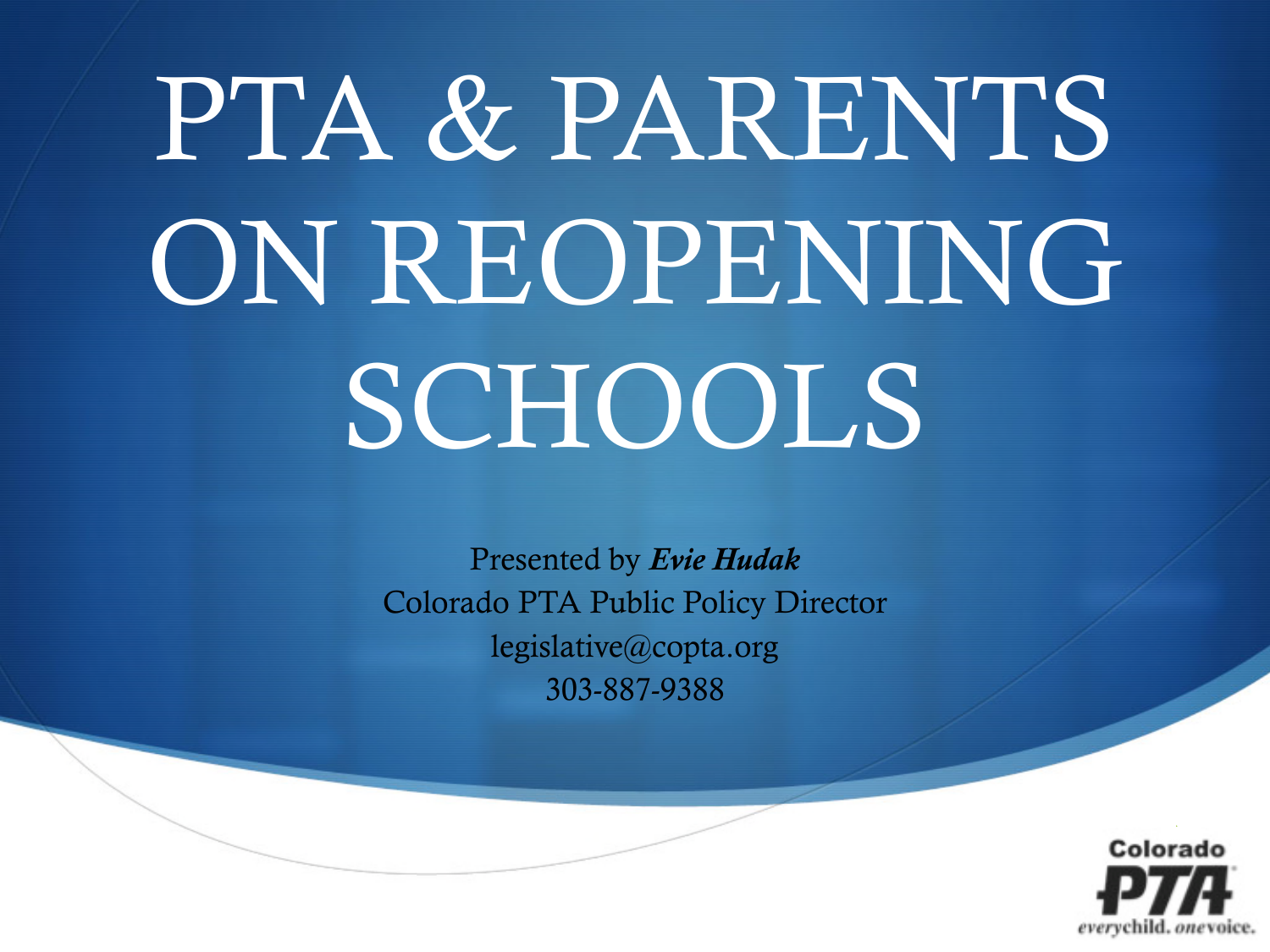

MISSION: To make every child's potential a reality by engaging and empowering families and communities to advocate for all children.

(*One of the purposes of PTA:)* To advocate for laws that further the education, physical and mental health, welfare, and safety of children and youth.

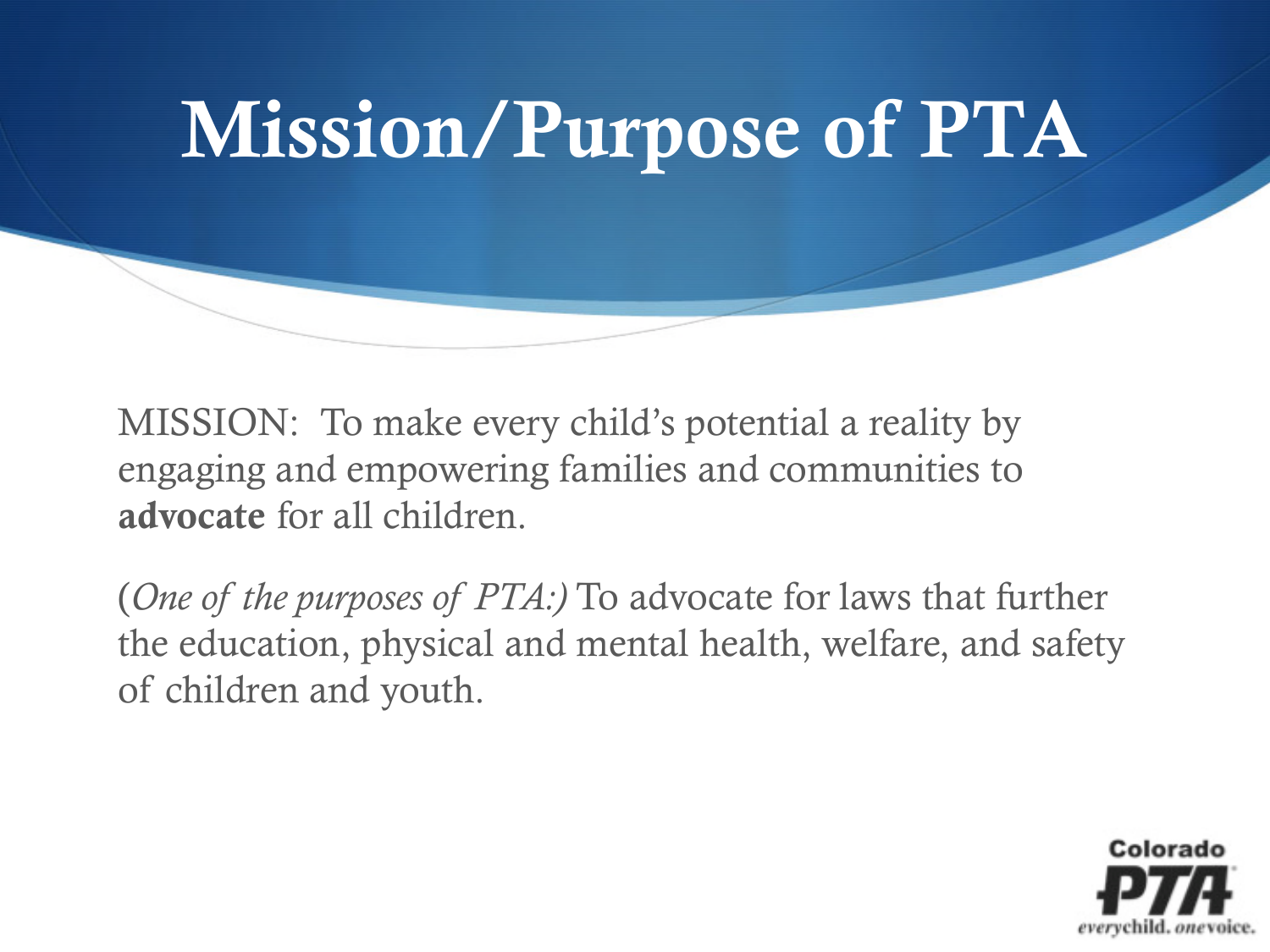#### Who is PTA?

- PTA is a national and state network of parents and families who work with educators, schools, businesses, and communities to accomplish our mission.
- Colorado PTA has about 20,000 members, most of whom are parents of children in public schools.
- Anyone who supports our mission can join PTA.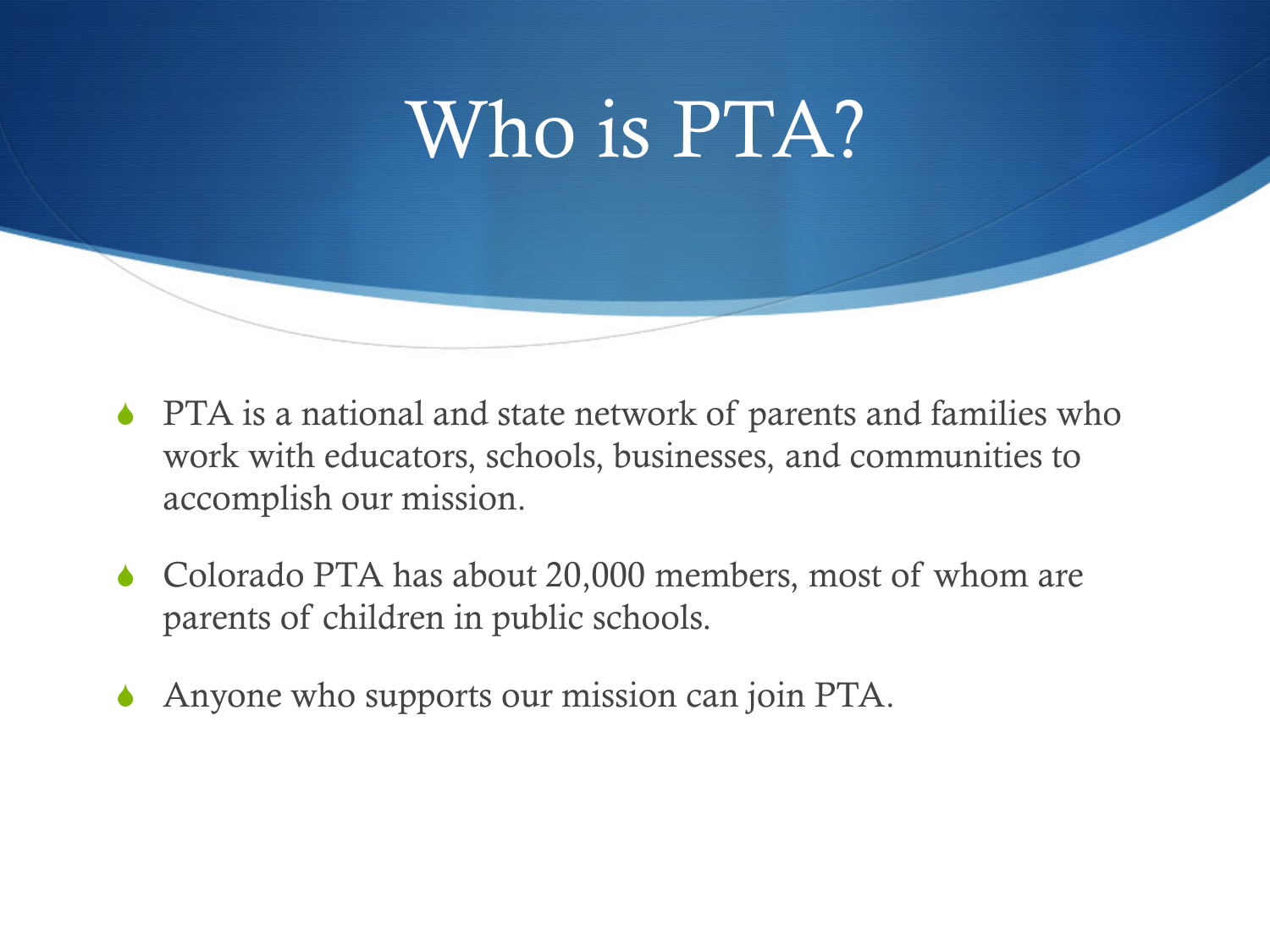### PTA's Position Statement on School Reopening & COVID *(1st paragraph)*

PTA advocates for healthy learning environments for all students and school staff. We believe that all school health, wellness, and safety plans should be based on science and factual evidence and should change as new scientifically acquired information becomes available. This approach is why our position is that schools should **re-open only in accordance with** the initial guidelines outlined by the CDC, CDPHE, and local departments of public health.

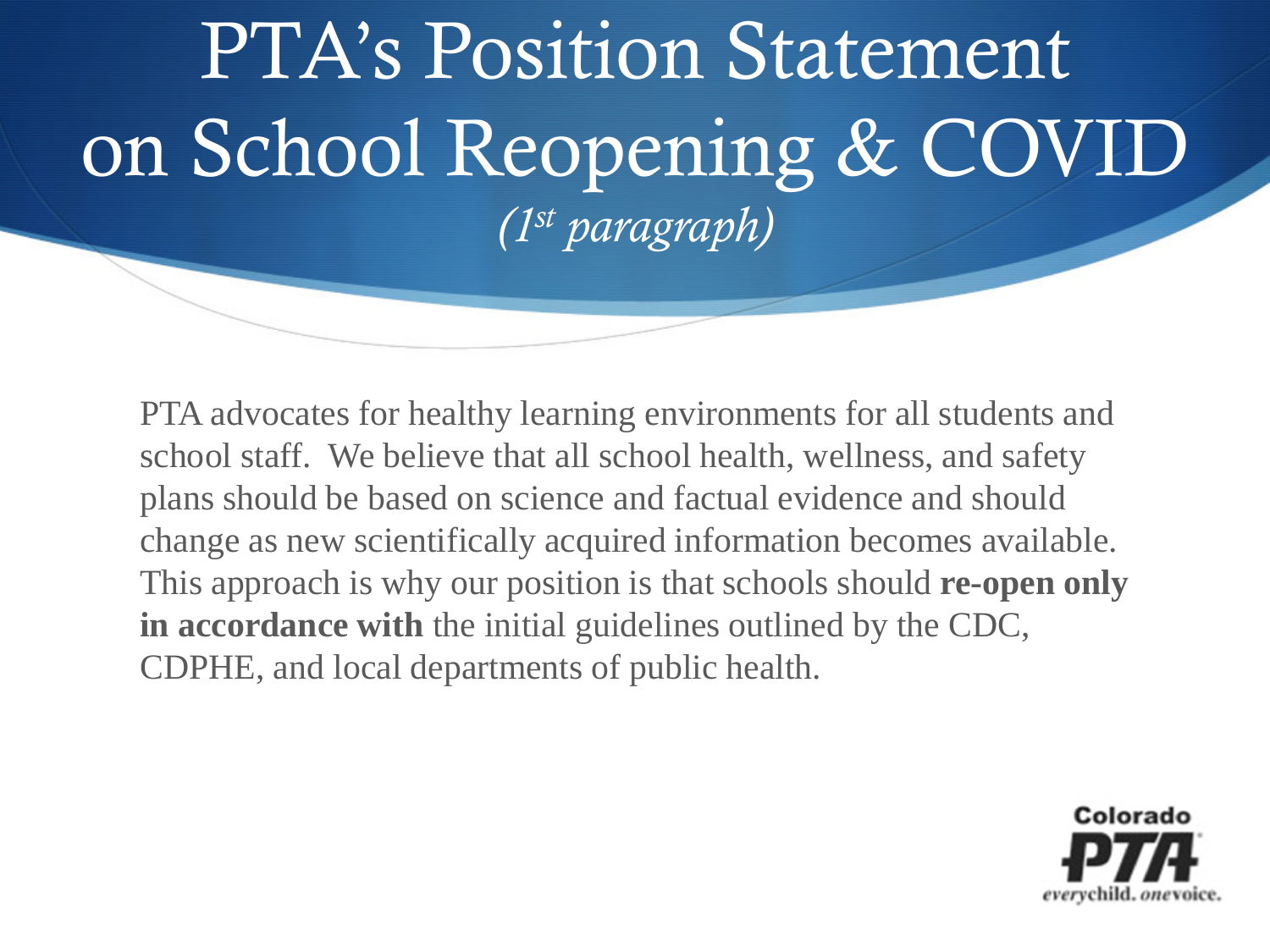#### Position statement, *cont.*

Colorado PTA supports federal and state programs that provide additional funding for schools to enhance building safety including ventilation systems, structural improvements that allow appropriate physical distancing, student isolation if infection is suspected or documented, effective PPE for all staff and students, actionable testing for students and staff, hardware and technological access to support students through digital learning, and additional staff to help facilitate small groups and physical distancing.

We urge Congress and the state of Colorado to ensure that all students have access to reliable broadband internet access.

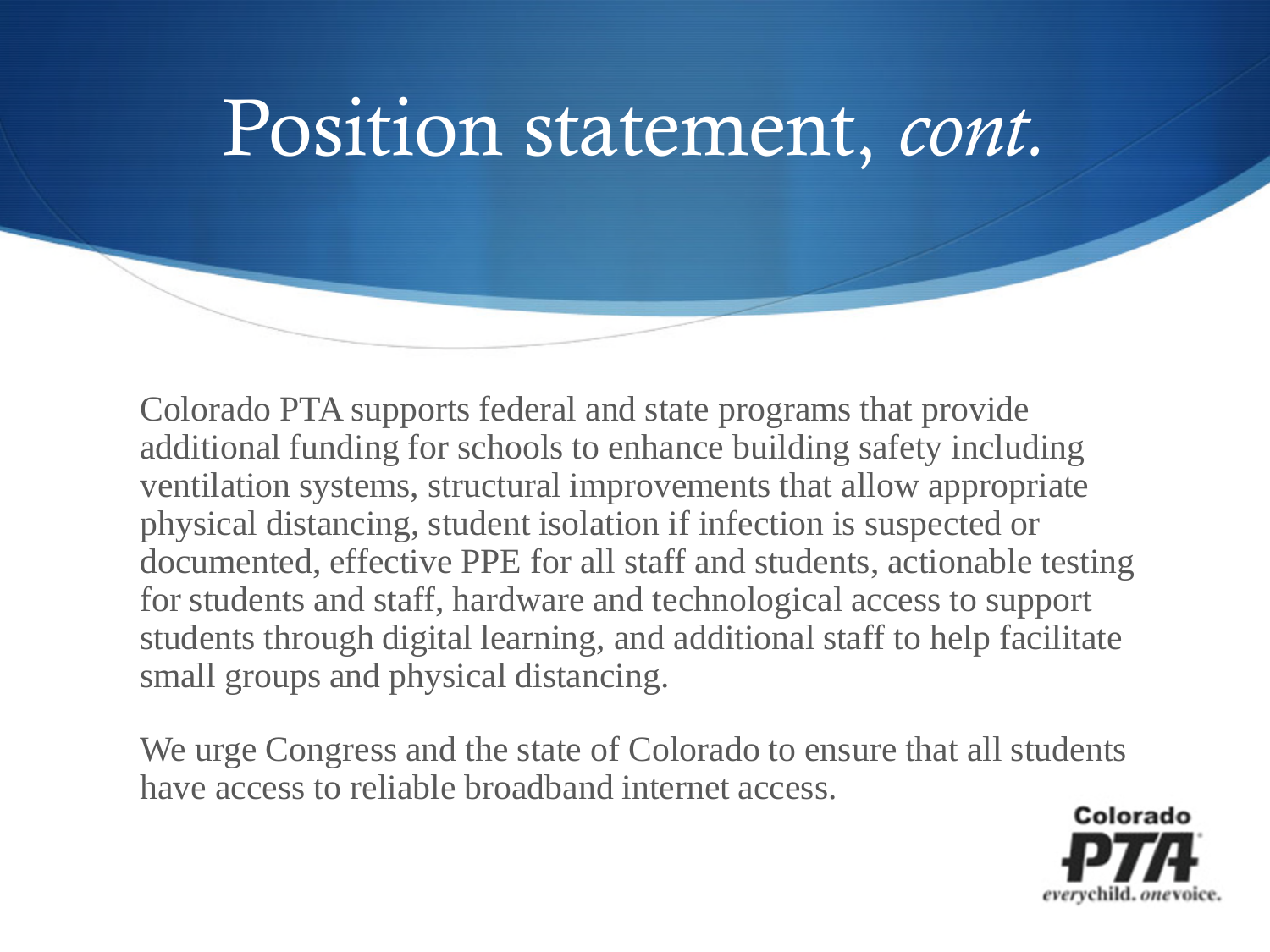#### Position statement, *cont.*

When in-person learning cannot be achieved **safely**, schools and districts should provide high-quality remote learning options that are equitably accessible to all students and families. We believe that family and student supports must be maintained both while schools are in-person and using remote learning, including food and nutrition services, mental health support, special education services, and English language learning supports.

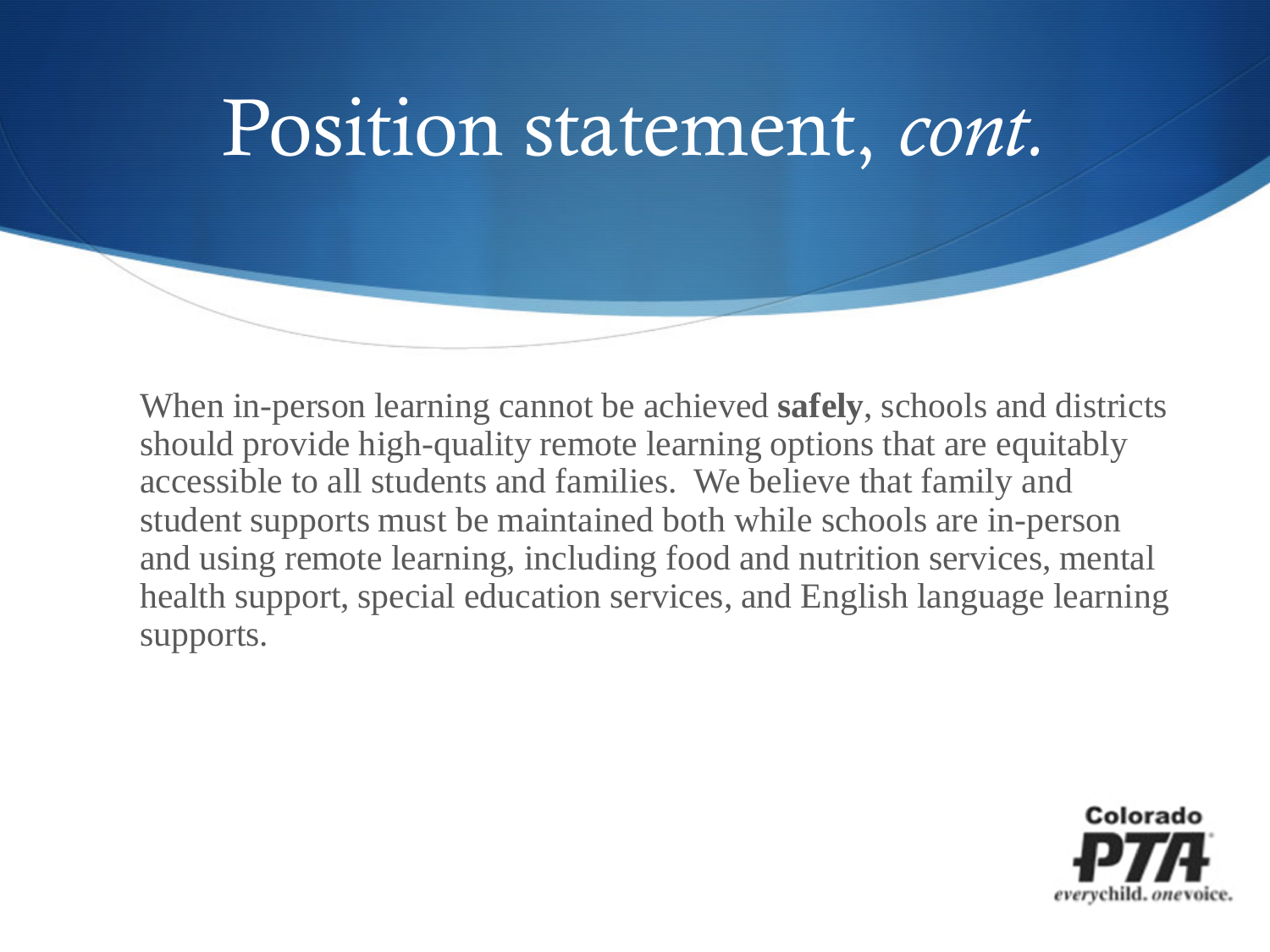#### Position statement, *cont.*

We believe that all plans for school re-opening should include procedures for tracking and tracing transmission of COVID-19 infections, protocols for students and staff who test positive for COVID-19, thoughtful plans for cleaning/disinfecting schools, best practices for maintaining physical distancing, and other measures that mitigate illness transmission in schools.

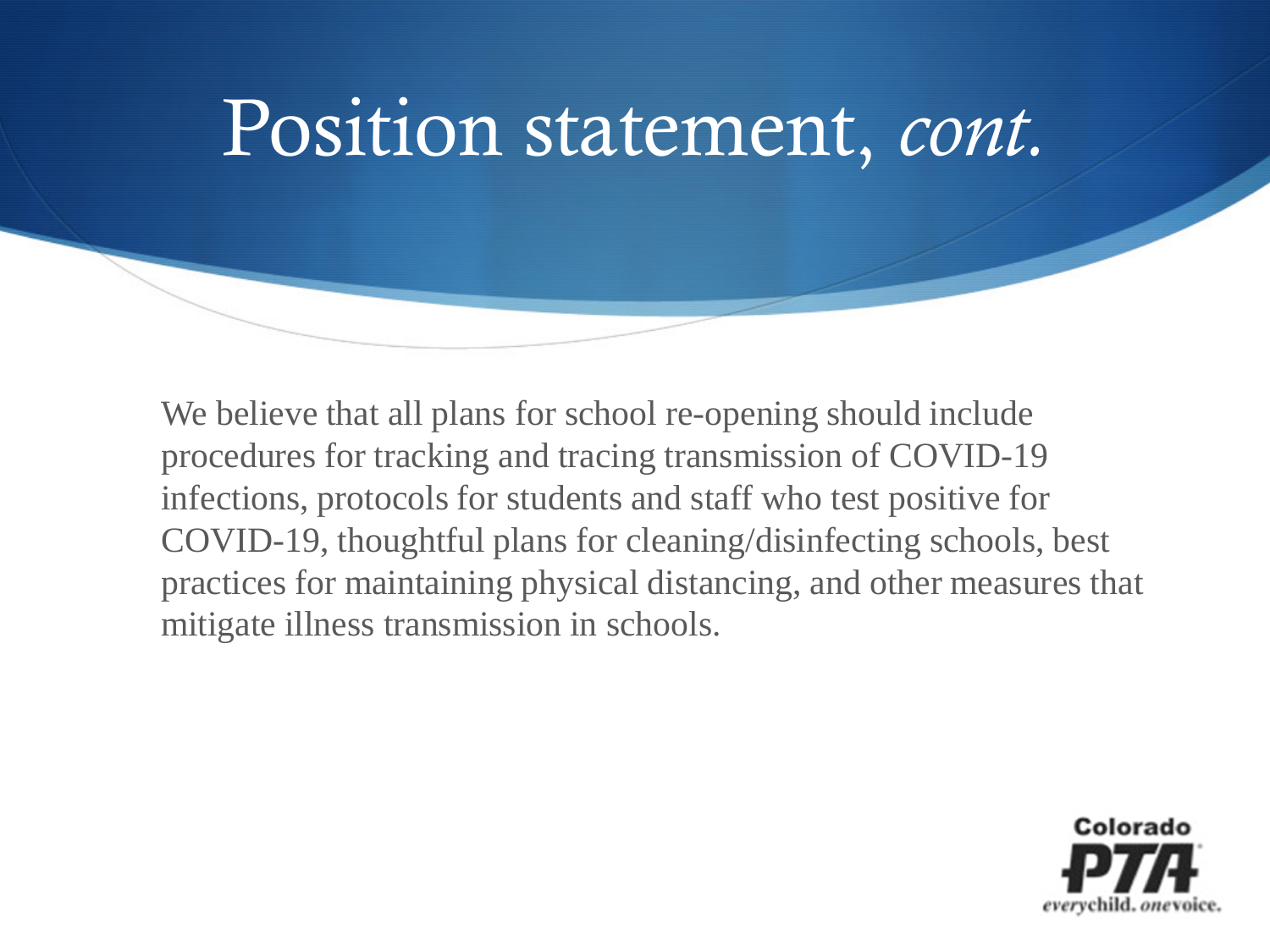

Colorado PTA urges all school districts, legislators, and the Colorado Department of Education to include parents, educators, and students in all decision-making related to re-opening school plans and to provide clear communication avenues to address concerns before, during, and after plans are developed.

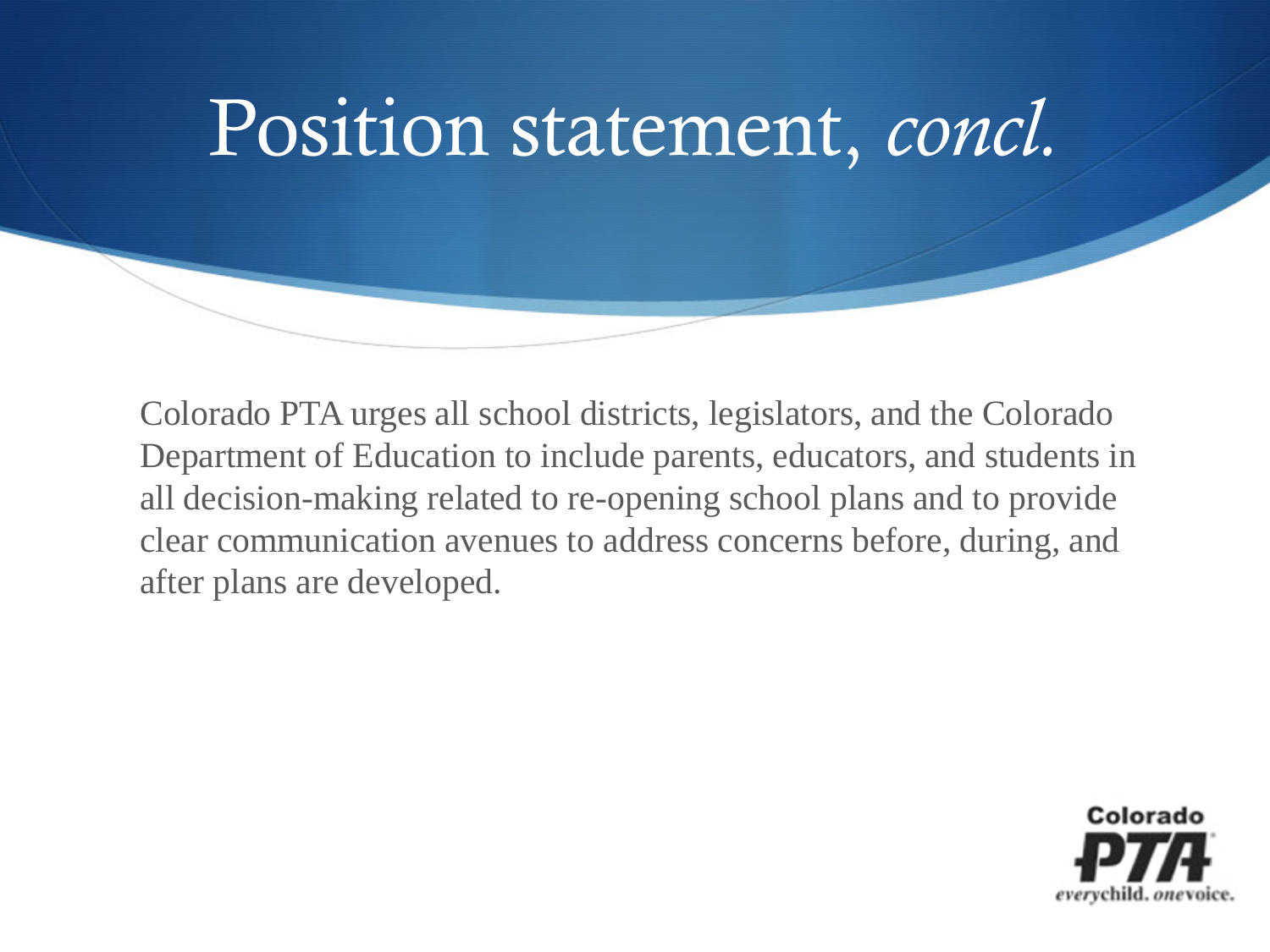#### Parent feedback from PTA's Forum on Reopening Schools (Aug. 19, 2020)

Do you feel like your opinion has been solicited by your school district regarding reopening and remote learning?

> Yes -  $67%$ No - 33%

Is there a system established with your school district to provide feedback during the reopening or remote learning?

> Yes -  $46%$  $No - 54\%$